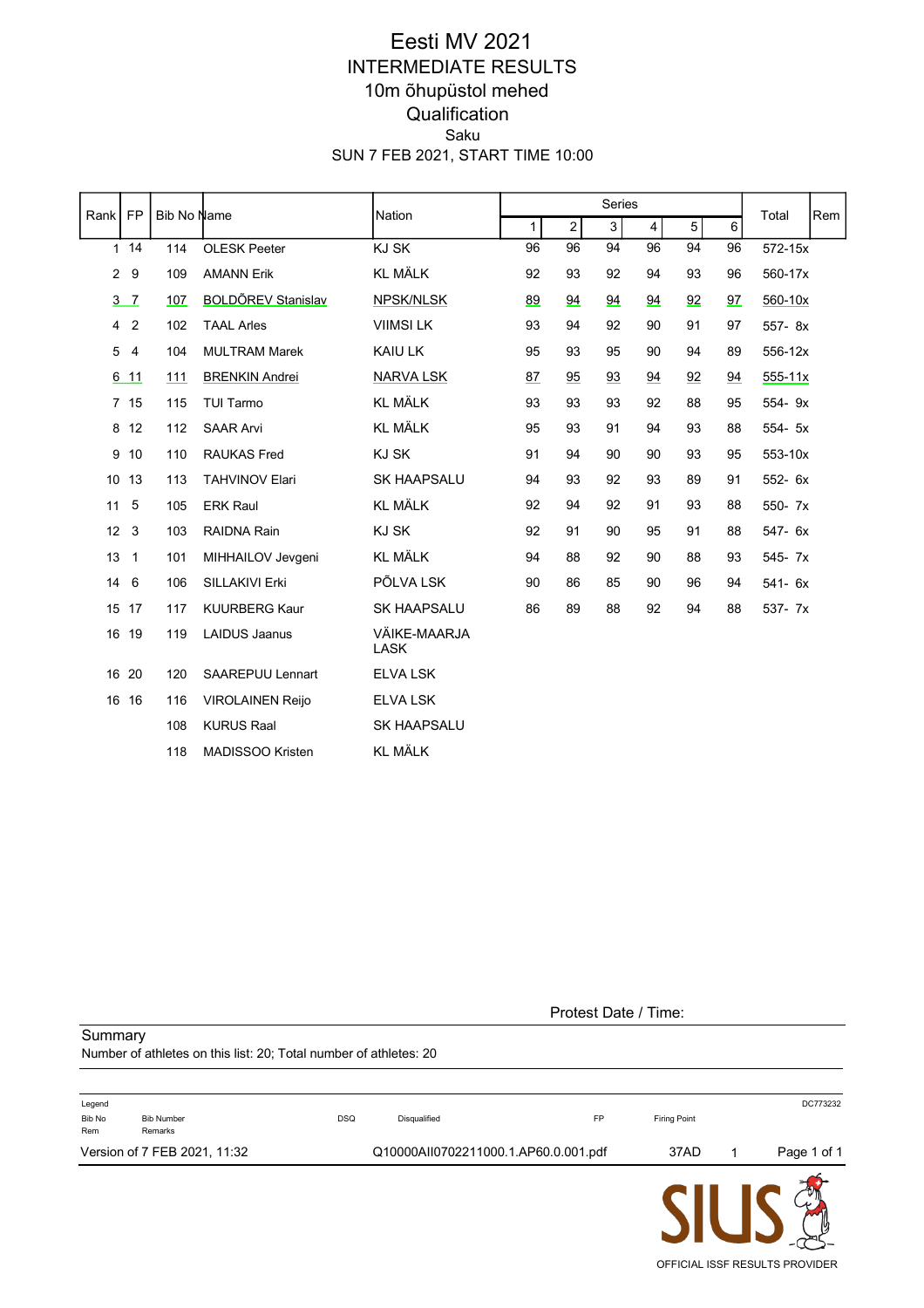| <b>DEMO</b> Version of<br><b>SiusRank</b> |
|-------------------------------------------|
| for license contact                       |
| www.sius.com                              |

# 10m AIR PISTOL MEN FINAL RESULTS Eesti MV 2021 finaalid



OFFICIAL ISSF RESULTS PROVIDER

#### SUN 7 FEB 2021

| Rk             | <b>Bib</b><br>No | Name                         | Nat                        | 1st Comp.<br>Stage                         |                                            | 2nd Competition Stage - Elimination |                                                               |                     |                                       |              |             | Total        | Remarks |  |
|----------------|------------------|------------------------------|----------------------------|--------------------------------------------|--------------------------------------------|-------------------------------------|---------------------------------------------------------------|---------------------|---------------------------------------|--------------|-------------|--------------|---------|--|
| 1              | 501              | <b>OLESK</b><br>Peeter       | KJ SK                      | 9.4<br>10.1<br>10.2<br>10.0<br>10.0        | 10.4<br>10.5<br>10.2<br>9.8<br>10.6        | 9.9<br>8.9                          | 49.7 101.2 120.0 139.1 159.2 179.0 199.3 219.1<br>10.0<br>9.1 | 10.0<br>10.1        | 9.7<br>10.1                           | 10.1<br>10.2 | 9.7<br>10.1 | 10.7<br>10.3 | 240.1   |  |
| 2              | 507              | TUI<br>Tarmo                 | KL<br>MÄLK                 | 47.9<br>9.9<br>10.0<br>10.7<br>9.0<br>8.3  | 96.8<br>8.2<br>10.6<br>10.6<br>9.9<br>9.6  | 116.3<br>10.0<br>9.5                | 135.9<br>9.2<br>10.4                                          | 154.9<br>9.6<br>9.4 | 175.3 195.4 214.2<br>10.3<br>10.1     | 10.3<br>9.8  | 10.5<br>8.3 | 10.2<br>7.0  | 231.4   |  |
| 3              | 504              | <b>TAAL</b><br>Arles         | <b>VIIMSI</b><br>LK        | 51.1<br>10.5<br>10.7<br>10.1<br>9.9<br>9.9 | 99.9<br>9.9<br>10.6<br>8.8<br>9.2<br>10.3  | 118.7<br>10.7<br>8.1                | 8.8<br>10.3                                                   | 8.8<br>7.6          | 137.8 154.2 173.0 192.0<br>9.5<br>9.3 | 9.5<br>9.5   | 8.1<br>10.6 |              | 210.7   |  |
| 4              | 505              | <b>MULTRAM</b><br>Marek      | KAIU<br><b>LK</b>          | 47.0<br>8.7<br>10.1<br>9.4<br>9.2<br>9.6   | 97.0<br>9.7<br>10.3<br>9.3<br>10.1<br>10.6 | 115.8<br>9.9<br>8.9                 | 134.5<br>10.9<br>7.8                                          | 153.5<br>9.1<br>9.9 | 172.1<br>9.5<br>9.1                   | 9.3<br>9.8   |             |              | 191.2   |  |
| 5              | 502              | <b>AMANN</b><br>Erik         | KL<br>MÄLK                 | 45.0<br>8.4<br>9.2<br>10.4<br>8.6<br>8.4   | 94.8<br>9.9<br>10.2<br>10.5<br>9.3<br>9.9  | 113.7<br>9.8<br>9.1                 | 133.4 153.0<br>10.0<br>9.7                                    | 10.2<br>9.4         | 10.2<br>8.6                           |              |             |              | 171.8   |  |
| 6              | 508              | <b>SAAR</b><br>Arvi          | KL<br>MÄLK                 | 46.9<br>9.3<br>9.0<br>10.2<br>9.0<br>9.4   | 94.2<br>10.5<br>9.6<br>9.4<br>9.8<br>8.0   | 113.1<br>9.9<br>9.0                 | 133.7<br>10.2<br>10.4                                         | 8.8<br>8.8          |                                       |              |             |              | 151.3   |  |
| $\overline{L}$ | 503              | <b>BOLDÖREV</b><br>Stanislav | NPSK/<br><b>NLSK</b>       | 46.6<br>9.2<br>10.0<br>8.6<br>8.4<br>10.4  | 94.4<br>9.3<br>8.7<br>9.4<br>10.2<br>10.2  | 114.4<br>10.1<br>9.9                | 9.9<br>8.4                                                    |                     |                                       |              |             |              | 132.7   |  |
| 8              | 506              | <b>BRENKIN</b><br>Andrei     | <b>NARVA</b><br><b>LSK</b> | 47.1<br>9.5<br>10.3<br>10.4<br>9.2<br>7.7  | 94.3<br>9.6<br>9.0<br>9.5<br>9.6<br>9.5    | 9.1<br>8.9                          |                                                               |                     |                                       |              |             |              | 112.3   |  |

**Note** 

Please note that there are records equally achieved by several athletes and only the first to set the record is shown. Refer to the Records list on ISSF website: www.issf-sports.org

| Legend<br>Bib No<br><b>Bib Number</b> | Nat | Nation | <b>Rk</b>                            | Rank | ADDA3798    |
|---------------------------------------|-----|--------|--------------------------------------|------|-------------|
| Version of 7 FEB 2021, 12:53          |     |        | F100000IA0702210000.1.AP60.0.001.pdf |      | Page 1 of 1 |
|                                       |     |        |                                      |      |             |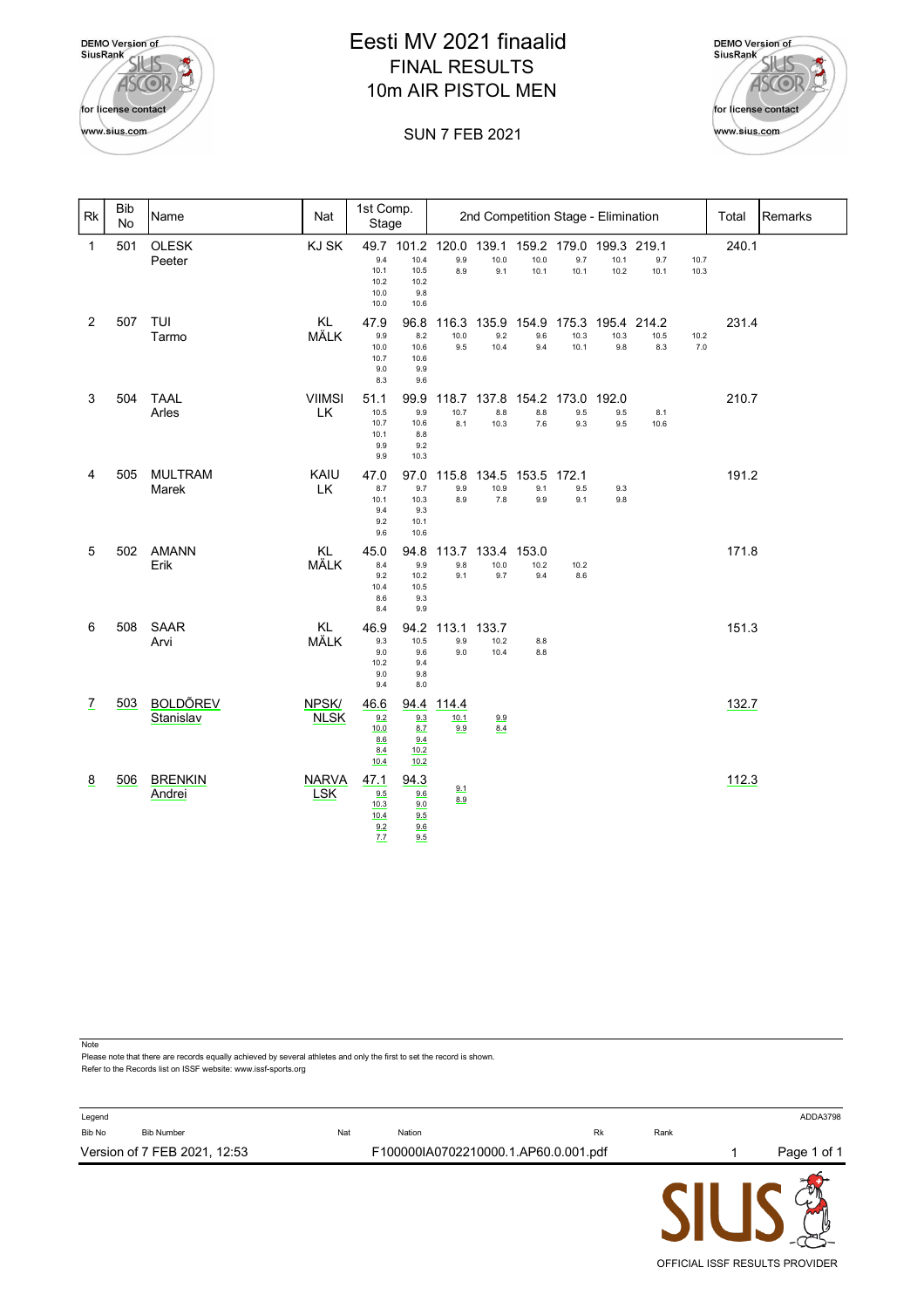## MON 1 JAN 0001 Saku Qualification - SUMMARY SINGLESTAGE 10m õhupüstol naised RESULTS Eesti MV 2021

|                | <b>FP</b><br>Rank<br><b>Bib No Name</b><br>Nation |     |                           | Series                      |              |                |    | Total                   | Rem |    |             |    |
|----------------|---------------------------------------------------|-----|---------------------------|-----------------------------|--------------|----------------|----|-------------------------|-----|----|-------------|----|
|                |                                                   |     |                           |                             | $\mathbf{1}$ | $\overline{2}$ | 3  | $\overline{\mathbf{4}}$ | 5   | 6  |             |    |
| $\mathbf{1}$   | $\overline{2}$                                    | 202 | <b>KOVALJOVA Alina</b>    | <b>KL MÄLK</b>              | 96           | 90             | 91 | 95                      | 96  | 94 | 562-10x QF  |    |
|                | 2 17                                              | 217 | MOISSEJEVA Aleksandra     | <b>NPSK/NLSK</b>            | 91           | 96             | 90 | 95                      | 94  | 94 | 560- 9x QF  |    |
| 3              | 12                                                | 212 | RUMJANTSEVA Veera         | <b>NARVA LSK</b>            | 94           | 92             | 93 | 91                      | 94  | 94 | 558-14x QF  |    |
| 4              | 11                                                | 211 | KULESOVA Anna             | <b>KL MÄLK</b>              | 97           | 89             | 94 | 94                      | 90  | 91 | 555- 7x QF  |    |
| 5              | 18                                                | 218 | <b>KUUSIK Triin</b>       | <b>SK HAAPSALU</b>          | 92           | 92             | 90 | 93                      | 93  | 90 | 550-9x      | QF |
| 6              | 9                                                 | 209 | <b>SAARNA Kaidi</b>       | <b>SK HAAPSALU</b>          | 91           | 91             | 91 | 89                      | 89  | 95 | 546-12x     | QF |
| $\overline{7}$ | 14                                                | 214 | <b>PLEIATS Marit</b>      | <b>VILJANDI LK</b>          | 92           | 90             | 92 | 89                      | 90  | 93 | 546-8x QF   |    |
| 8              | 3                                                 | 203 | <b>ROSS Elerin</b>        | <b>ÜLENURME GSK</b>         | 87           | 89             | 94 | 92                      | 94  | 90 | 546-7x QF   |    |
| 9              | 5                                                 | 205 | <b>KAASIKU Kristel</b>    | KAIU LK                     | 86           | 92             | 90 | 88                      | 94  | 94 | 544-9x      |    |
| 10             | 16                                                | 216 | <b>KIISK Kristina</b>     | <b>ELVA LSK</b>             | 93           | 92             | 90 | 90                      | 90  | 88 | 543-10x     |    |
| 11             | 4                                                 | 204 | <b>HEINSOO Kairi</b>      | <b>VILJANDI LK</b>          | 90           | 91             | 90 | 88                      | 89  | 91 | 539- 7x     |    |
| 12             | 10                                                | 210 | <b>ROONURM Kairi-Liis</b> | ÜLENURME GSK                | 91           | 90             | 90 | 88                      | 92  | 88 | 539- 6x     |    |
| 13             | 6                                                 | 206 | KÄÄRST Anni               | <b>ELVA LSK</b>             | 90           | 93             | 91 | 92                      | 85  | 84 | $535 - 11x$ |    |
| 14             | 15                                                | 215 | PÄRN Maire                | ÜLENURME GSK                | 89           | 89             | 90 | 86                      | 90  | 90 | 534- 6x     |    |
| 15             | 8                                                 | 208 | <b>KIRSS Marja</b>        | <b>VILJANDI SPK</b>         | 92           | 90             | 87 | 92                      | 89  | 80 | 530-8x      |    |
| 16             | $\mathbf{1}$                                      | 201 | <b>NELJAS Kerli</b>       | <b>SK HAAPSALU</b>          | 87           | 92             | 90 | 87                      | 81  | 87 | $524 - 6x$  |    |
| 17             | $\overline{7}$                                    | 207 | VIIDAS Õnne-Liisi         | VÄIKE-MAARJA<br><b>LASK</b> | 79           | 88             | 88 | 88                      | 86  | 79 | $508 - 6x$  |    |
| 18             | 13                                                | 213 | ROOSLA Ragne              | <b>KAIU LK</b>              | 85           | 79             | 80 | 84                      | 82  | 87 | 497-3x      |    |

Protest Date / Time:

Number of athletes on this list: 18; Total number of athletes: 18

**Summary** 

|               |                              |           |                                       |    |                     |               | <b>AIL IA</b> |
|---------------|------------------------------|-----------|---------------------------------------|----|---------------------|---------------|---------------|
|               | Version of 7 FEB 2021, 13:26 |           | Q000010IA0101010000.1.AP60W.0.001.pdf |    | 37AD                | $\mathcal{P}$ | Page 1 of 1   |
| Bib No<br>Rem | <b>Bib Number</b><br>Remarks | <b>FP</b> | Firing Point                          | QF | Qualified for Final |               |               |
| Legend        |                              |           |                                       |    |                     |               | B9E85FAF      |

SIU  $\sum_{i=1}^{n}$ OFFICIAL ISSF RESULTS PROVIDER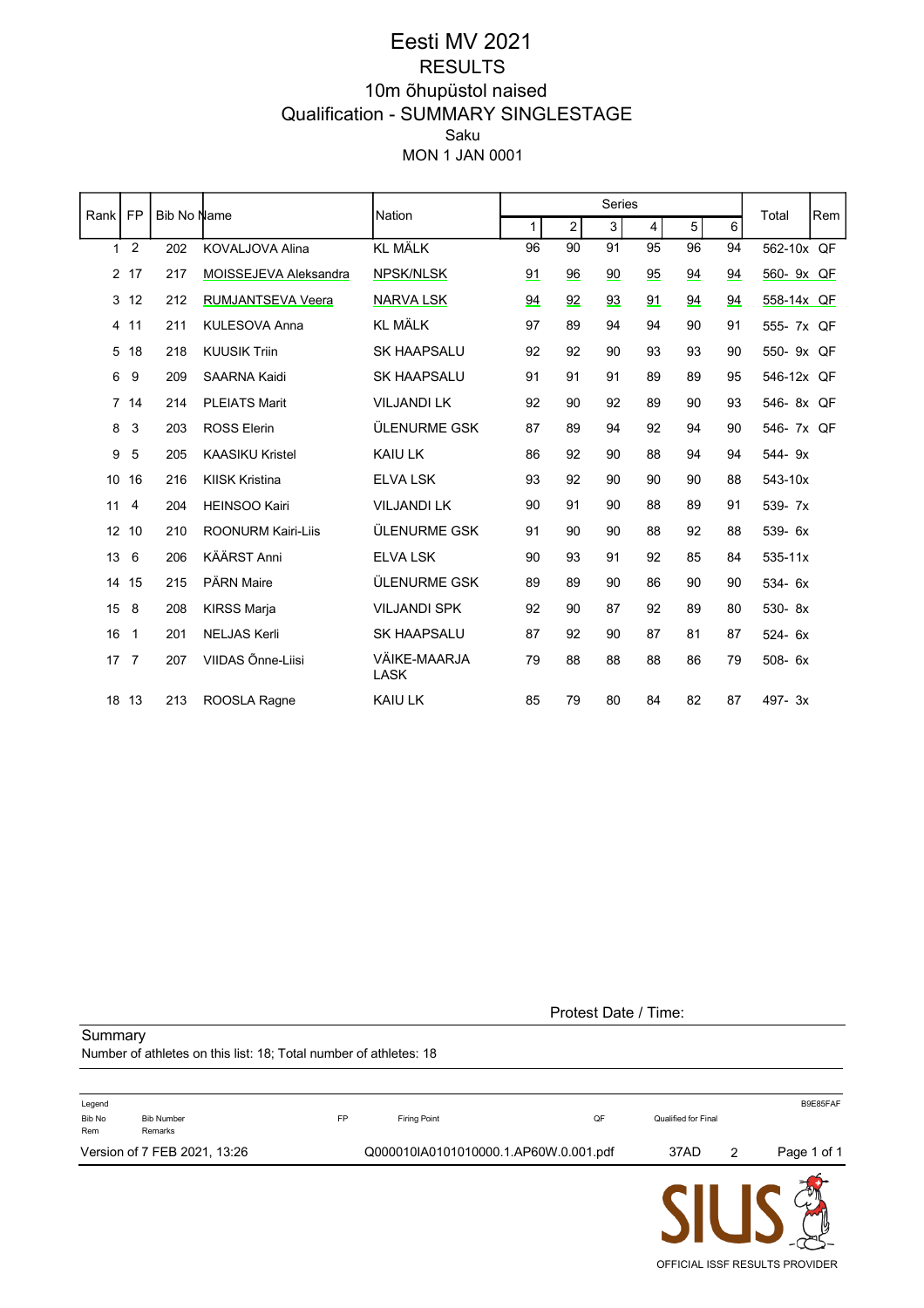

# 10m AIR PISTOL WOMEN FINAL RESULTS Eesti MV 2021 finaalid



OFFICIAL ISSF RESULTS PROVIDER

#### SUN 7 FEB 2021

| <b>Rk</b>      | <b>Bib</b><br><b>No</b> | Name                            | Nat                               | 1st Comp.<br>Stage                        |                                            | 2nd Competition Stage - Elimination |                                                   |                       |                                  |                            |              | Total       | Remarks |  |
|----------------|-------------------------|---------------------------------|-----------------------------------|-------------------------------------------|--------------------------------------------|-------------------------------------|---------------------------------------------------|-----------------------|----------------------------------|----------------------------|--------------|-------------|---------|--|
| $\overline{1}$ | 602                     | <b>MOISSEJEVA</b><br>Aleksandra | NPSK/<br><b>NLSK</b>              | 47.9<br>9.8<br>8.9<br>10.2<br>8.7<br>10.3 | 95.3<br>10.2<br>10.2<br>8.8<br>9.4<br>8.8  | 10.2<br>9.8                         | 115.3 134.5 154.0 173.7 194.0 214.3<br>9.7<br>9.5 | 9.3<br>10.2           | 10.4<br>9.3                      | 9.8<br>10.5                | 10.2<br>10.1 | 9.9<br>9.1  | 233.3   |  |
| 2              | 601                     | <b>KOVALJOVA</b><br>Alina       | <b>KL</b><br>MÄLK                 | 46.4<br>10.2<br>10.3<br>8.5<br>8.9<br>8.5 | 95.2<br>10.2<br>9.9<br>9.6<br>10.6<br>8.5  | 9.5<br>8.5                          | 113.2 133.5<br>10.5<br>9.8                        | 153.6<br>10.0<br>10.1 | 172.7<br>9.6<br>9.5              | 192.3 210.5<br>9.2<br>10.4 | 9.2<br>9.0   | 8.9<br>10.2 | 229.6   |  |
| 3              | 608                     | <b>ROSS</b><br>Elerin           | ÜLENU<br><b>RME</b><br><b>GSK</b> | 44.6<br>9.3<br>10.1<br>6.9<br>8.5<br>9.8  | 92.7<br>10.0<br>10.1<br>9.6<br>9.2<br>9.2  | 111.8<br>8.7<br>10.4                | 9.2<br>9.6                                        | 8.8<br>10.3           | 130.6 149.7 169.7<br>10.3<br>9.7 | 188.9<br>9.4<br>9.8        | 8.5<br>9.7   |             | 207.1   |  |
| $\overline{4}$ | 603                     | <b>RUMJANTSEVA</b><br>Veera     | <b>NARVA</b><br><b>LSK</b>        | 45.2<br>10.3<br>10.0<br>8.0<br>8.3<br>8.6 | 92.5<br>9.4<br>8.7<br>10.5<br>8.8<br>9.9   | 111.9<br>9.5<br>9.9                 | 132.2 152.8 171.2<br>9.8<br>10.5                  | 10.4<br>10.2          | 9.9<br>8.5                       | 9.0<br>8.4                 |              |             | 188.6   |  |
| 5              | 605                     | <b>KUUSIK</b><br>Triin          | SK<br><b>HAAPS</b><br><b>ALU</b>  | 45.2<br>8.4<br>9.3<br>8.2<br>9.9<br>9.4   | 91.5<br>10.3<br>8.0<br>10.2<br>9.2<br>8.6  | 111.0<br>9.6<br>9.9                 | 131.4<br>10.5<br>9.9                              | 149.9<br>9.5<br>9.0   | 10.2<br>9.4                      |                            |              |             | 169.5   |  |
| 6              | 607                     | <b>PLEIATS</b><br>Marit         | <b>VILJAN</b><br>DI LK            | 47.7<br>9.5<br>8.7<br>10.4<br>9.4<br>9.7  | 95.8<br>9.8<br>10.6<br>8.5<br>9.4<br>9.8   | 112.4<br>8.8<br>7.8                 | 131.5<br>9.3<br>9.8                               | 7.3<br>10.6           |                                  |                            |              |             | 149.4   |  |
| $\overline{7}$ | 606                     | <b>SAARNA</b><br>Kaidi          | SK<br><b>HAAPS</b><br><b>ALU</b>  | 44.1<br>9.4<br>8.9<br>8.8<br>9.1<br>7.9   | 93.3<br>10.5<br>9.0<br>10.5<br>10.2<br>9.0 | 112.5<br>9.1<br>10.1                | 8.7<br>8.3                                        |                       |                                  |                            |              |             | 129.5   |  |
| 8              | 604                     | <b>KULESOVA</b><br>Anna         | <b>KL</b><br>MÄLK                 | 46.7<br>9.6<br>9.5<br>8.2<br>9.2<br>10.2  | 93.6<br>10.5<br>9.4<br>9.1<br>9.0<br>8.9   | 9.9<br>7.2                          |                                                   |                       |                                  |                            |              |             | 110.7   |  |

**Note** 

Please note that there are records equally achieved by several athletes and only the first to set the record is shown. Refer to the Records list on ISSF website: www.issf-sports.org

| Legend<br>Bib No | <b>Bib Number</b>            | Nat | Nation | <b>Rk</b>                             | Rank |   | F42C5FA2    |
|------------------|------------------------------|-----|--------|---------------------------------------|------|---|-------------|
|                  | Version of 7 FEB 2021, 14:35 |     |        | F000000IA0702210000.1.AP60W.0.001.pdf |      | 2 | Page 1 of 1 |
|                  |                              |     |        |                                       |      |   |             |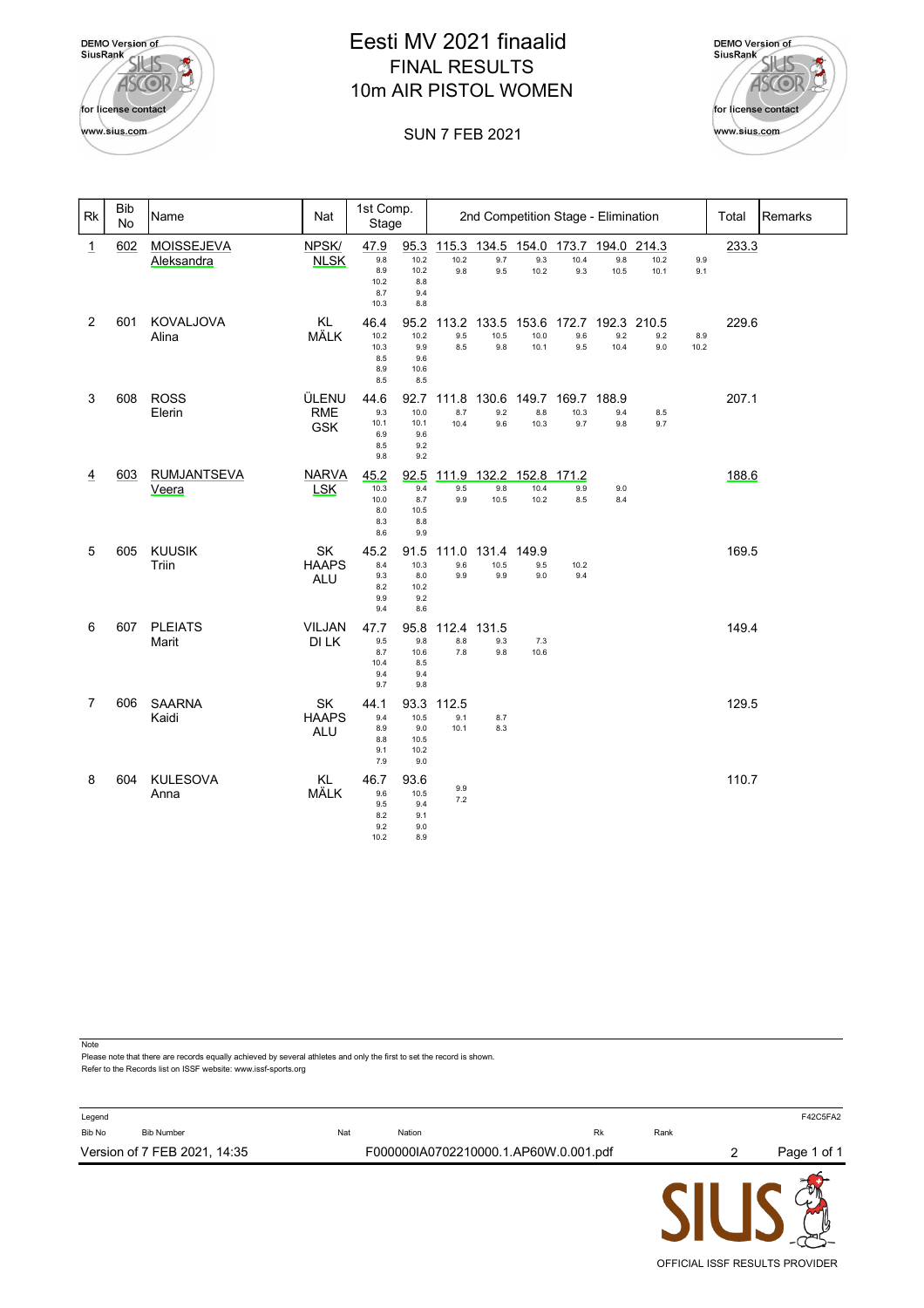## SUN 7 FEB 2021, START TIME 14:00 Saku **Qualification** 10m AIR RIFLE MEN RESULTS Eesti MV 2021

| <b>FP</b><br>Bib No Name<br>Nation<br>Rank I |                |     |                                     | Series                 |              |                   |                  | Total                               | Rem        |      |       |         |
|----------------------------------------------|----------------|-----|-------------------------------------|------------------------|--------------|-------------------|------------------|-------------------------------------|------------|------|-------|---------|
|                                              |                |     |                                     |                        | $\mathbf{1}$ | $\overline{2}$    | 3                | 4                                   | 5          | 6    |       |         |
| $\mathbf{1}$                                 | 8              | 308 | <b>KIISK Meelis</b>                 | <b>ELVALSK</b>         |              |                   |                  | 104.7 104.9 101.2 100.5 102.1 103.2 |            |      | 616.6 | QF      |
| $\overline{2}$                               | 9              | 309 | LOMONOSOV Roman                     | NPSK/NLSK              | 98.8         |                   |                  | 99.2 100.4 102.0 101.5 102.2        |            |      | 604.1 | QE      |
| 3                                            | 5              | 305 | <b>IVANOV Mihhail</b>               | NPSK/NLSK              |              |                   |                  | 98.6 100.4 100.6 101.0 101.7 100.1  |            |      | 602.4 | QE      |
|                                              | 4 10           | 310 | <b>ERM Lauri</b>                    | KAIU LK                |              | 100.6 101.1 101.7 |                  | 99.5 100.6                          |            | 98.9 | 602.4 | QF      |
| 5                                            | $\overline{1}$ | 301 | <b>LOGINOV Konstantin</b>           | <b>NARVA LSK</b>       | 100.9 101.8  |                   |                  | 98.9 100.3                          | 99.7       | 99.0 | 600.6 | QE      |
| 6                                            | $\overline{4}$ | 304 | <b>HUNT Andres</b>                  | PÕLVA LSK              |              | 98.9 101.1 101.7  |                  | 99.9                                | 96.3 102.1 |      | 600.0 | QF      |
|                                              | 7 20           | 320 | <b>MASPANOV Andreas</b>             | PÕLVA LSK              |              | 99.4 101.3        |                  | 99.0 101.2 101.5                    |            | 97.1 | 599.5 | QF      |
|                                              | 8 11           | 311 | <b>MURU Ain</b>                     | <b>KL MÄLK</b>         | 97.2         |                   | 98.8 100.9 102.6 |                                     | 98.5 101.2 |      | 599.2 | QF      |
|                                              | 9 15           | 315 | ALBERT Joosep Robin                 | <b>KL MÄLK</b>         | 101.3        | 97.0 100.8        |                  | 97.9                                | 99.4 102.7 |      | 599.1 |         |
|                                              | 10 13          | 313 | <b>ERT Artiom</b>                   | NPSK/NLSK              |              | 95.5 102.4 100.5  |                  | 99.2 101.5                          |            | 99.8 | 598.9 |         |
|                                              | $11 \quad 7$   | 307 | <b>LAURIMAA Kaur</b>                | <b>KL MÄLK</b>         | 101.1        | 99.8              | 98.7             | 97.8                                | 99.8 100.5 |      | 597.7 |         |
| 12 <sup>2</sup>                              | $\overline{2}$ | 302 | <b>UDRAS Karel</b>                  | ÜLENURME<br><b>GSK</b> | 100.0        | 97.3 100.8        |                  | 99.9                                | 98.6       | 99.0 | 595.6 |         |
| 13 <sup>2</sup>                              | 18             | 318 | <b>LOPP Lauri</b>                   | ÜLENURME<br><b>GSK</b> | 101.1        | 97.7 101.2        |                  | 99.1                                | 96.9       | 96.6 | 592.6 |         |
|                                              | 14 19          | 319 | <b>KOPPELMANN Edik</b>              | <b>KL MÄLK</b>         | 100.4        | 99.5              | 97.8             | 97.9                                | 97.1       | 97.4 | 590.1 |         |
|                                              | 15 12          | 312 | REPPO-SIREL Siim Christian ELVA LSK |                        | 90.4 102.5   |                   | 97.7             | 98.7                                | 98.7 101.1 |      | 589.1 |         |
|                                              | 16 16          | 316 | <b>TAMM Marek</b>                   | <b>ELVA LSK</b>        | 99.8         | 99.8              | 96.7             | 94.3                                | 96.9       | 95.4 | 582.9 |         |
| 17                                           | 6              | 306 | <b>TIITSMA Kristjan</b>             | <b>SK HAAPSALU</b>     | 96.3         | 99.2              | 94.3             | 98.2                                | 98.2       | 96.5 | 582.7 |         |
|                                              | 18 17          | 317 | <b>LUSIN Vladislav</b>              | <b>NARVA LSK</b>       | 95.5         | 98.5              | 95.3             | 98.6                                | 97.4       | 97.2 | 582.5 |         |
| 19                                           | 3              | 303 | ROOSILEHT Raivo                     | <b>KL MÄLK</b>         | 96.0         | 90.4              | 98.3             | 95.6                                | 93.7       | 95.2 | 569.2 |         |
|                                              |                | 314 | <b>TIITSMA Martten</b>              | <b>SK HAAPSALU</b>     |              |                   |                  |                                     |            |      |       | DS<br>Q |

**Summary** 

#### Protest Date / Time:

Number of athletes on this list: 20; Total number of athletes: 20

| Legend       |                                          |            |                                      |           |                     |   | 1ED8E064    |
|--------------|------------------------------------------|------------|--------------------------------------|-----------|---------------------|---|-------------|
| Bib No<br>QF | <b>Bib Number</b><br>Qualified for Final | DSQ<br>Rem | Disqualified<br>Remarks              | <b>FP</b> | <b>Firing Point</b> |   |             |
|              | Version of 7 FEB 2021, 15:23             |            | Q100000IA0702211400.1.AR60.0.001.pdf |           | 37AD                | 3 | Page 1 of 1 |
|              |                                          |            |                                      |           | ___                 |   |             |

 $\begin{pmatrix} 1 \\ -1 \\ 1 \end{pmatrix}$ **SIU**  $\bm{\mathsf{L}}$ OFFICIAL ISSF RESULTS PROVIDER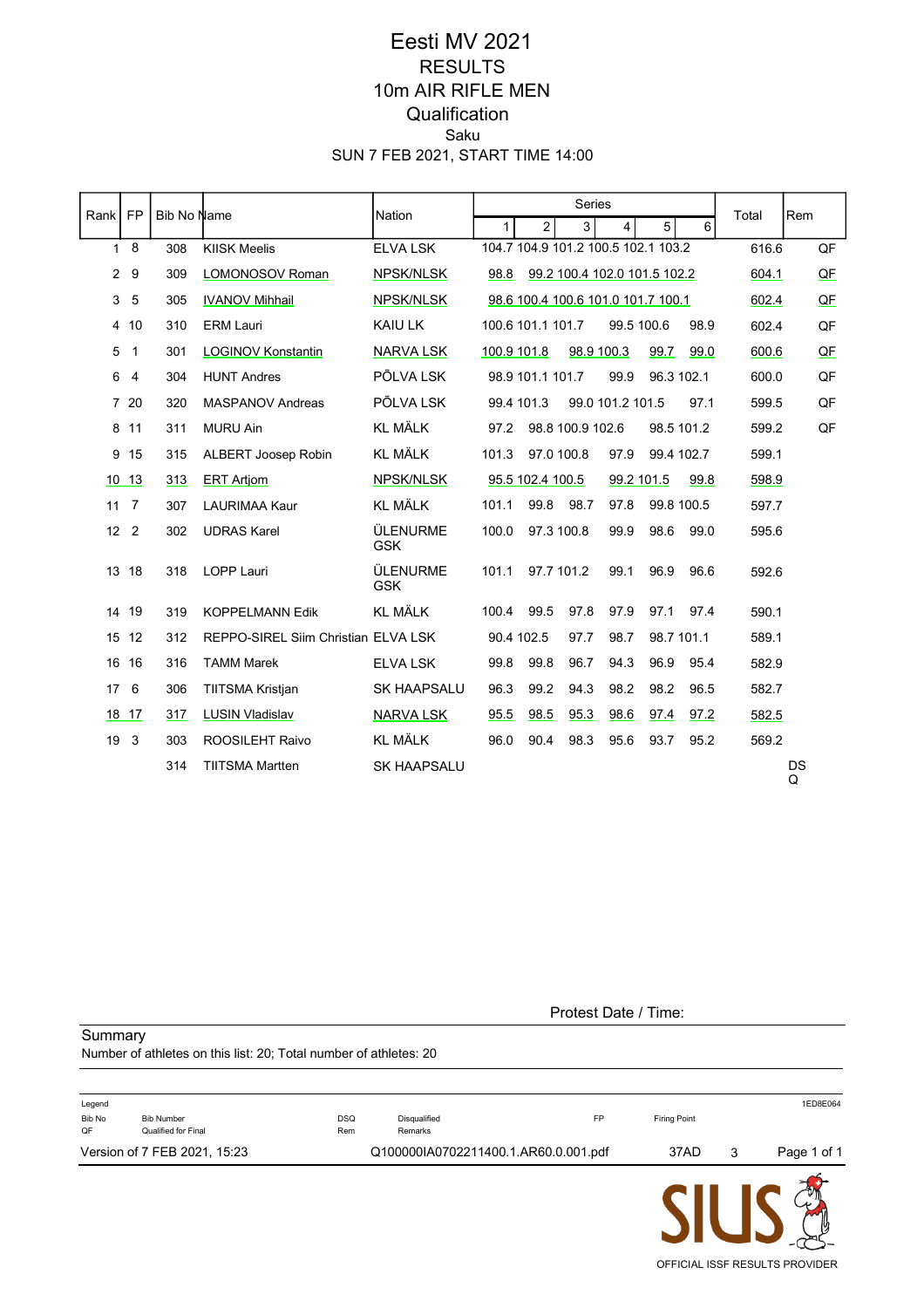| <b>DEMO</b> Version of<br><b>SiusRank</b> |
|-------------------------------------------|
| for license contact                       |
| www.sius.com                              |

# EMV 2021 püssi finaalid FINAL RESULTS 10m AIR RIFLE MEN



#### SUN 7 FEB 2021

| Rk             | <b>Bib</b><br>No | Name                         | Nat                        | 1st Comp.<br>Stage                                                                      | 2nd Competition Stage - Elimination<br>Total                                                                                                               | Remarks |
|----------------|------------------|------------------------------|----------------------------|-----------------------------------------------------------------------------------------|------------------------------------------------------------------------------------------------------------------------------------------------------------|---------|
| $\mathbf{1}$   | 701              | <b>KIISK</b><br>Meelis       | <b>ELVA</b><br><b>LSK</b>  | 49.6 100.7<br>10.3<br>10.4<br>9.6<br>10.0<br>9.4<br>10.5<br>9.9<br>9.7<br>10.3<br>10.6  | 246.3<br>120.8 140.9 162.2 182.6 204.2 225.1<br>10.3<br>9.5<br>10.4<br>10.1<br>10.8<br>10.3<br>10.5<br>9.8<br>10.6<br>10.9<br>10.3<br>10.8<br>10.6<br>10.7 |         |
| $\overline{2}$ | <u>703</u>       | <b>IVANOV</b><br>Mihhail     | NPSK/<br><b>NLSK</b>       | 50.9 100.1<br>10.3<br>9.8<br>10.6<br>8.6<br>10.2<br>9.8<br>9.9<br>10.4<br>10.4<br>10.1  | 121.2 141.5 161.9 181.8 202.4 222.9<br>244.1<br>9.6<br>10.6<br>10.4<br>10.6<br>9.9<br>10.3<br>10.6<br>10.7<br>10.5<br>10.7<br>9.8<br>9.5<br>10.2<br>10.6   |         |
| $\overline{3}$ | 702              | <b>LOMONOSOV</b><br>Roman    | NPSK/<br><b>NLSK</b>       | 51.1 101.4<br>10.3<br>10.1<br>9.4<br>10.2<br>10.8<br>10.4<br>10.9<br>9.9<br>9.7<br>9.7  | 121.4 140.7 161.7 180.6 201.2<br>221.4<br>9.9<br>9.2<br>10.7<br>9.1<br>10.5<br>10.7<br>10.1<br>10.1<br>10.3<br>9.8<br>10.1<br>9.5                          |         |
| 4              | 704              | <b>ERM</b><br>Lauri          | KAIU<br>LK                 | 48.6<br>99.2<br>10.0<br>9.3<br>10.1<br>9.8<br>9.5<br>9.9<br>10.2<br>10.4<br>9.5<br>10.5 | 198.2<br>119.1 139.2 159.5 179.8<br>10.3<br>10.6<br>10.5<br>10.2<br>8.6<br>9.6<br>9.5<br>9.8<br>10.1<br>9.8                                                |         |
| 5              | 708              | <b>MURU</b><br>Ain           | <b>KL</b><br>MÄLK          | 49.8 100.9<br>9.9<br>10.6<br>9.6<br>10.1<br>10.8<br>10.0<br>9.2<br>10.2<br>10.3<br>10.2 | 179.7<br>120.6 140.1 158.9<br>9.8<br>10.0<br>9.4<br>10.1<br>9.9<br>9.5<br>9.4<br>10.7                                                                      |         |
| 6              | 705              | <b>LOGINOV</b><br>Konstantin | <b>NARVA</b><br><b>LSK</b> | 47.9<br>98.2<br>8.8<br>9.5<br>10.3<br>10.6<br>9.2<br>10.6<br>9.9<br>9.1<br>9.7<br>10.5  | 158.7<br>117.9 138.1<br>9.1<br>9.7<br>10.2<br>10.6<br>10.5<br>10.4                                                                                         |         |
| $\overline{7}$ | 706              | <b>HUNT</b><br>Andres        | PÕLVA<br><b>LSK</b>        | 47.7<br>98.1<br>10.4<br>10.6<br>7.1<br>9.1<br>9.8<br>10.4<br>10.7<br>10.6<br>9.7<br>9.7 | 136.6<br>117.4<br>9.4<br>9.4<br>9.9<br>9.8                                                                                                                 |         |
| 8              | 707              | <b>MASPANOV</b><br>Andreas   | PÕLVA<br><b>LSK</b>        | 50.8<br>97.1<br>10.4<br>10.0<br>10.6<br>9.7<br>9.8<br>9.7<br>10.0<br>8.3<br>10.0<br>8.6 | 117.0<br>9.9<br>10.0                                                                                                                                       |         |

| Legend |                              |     |                                      |    |      | 5CEA4C96    |
|--------|------------------------------|-----|--------------------------------------|----|------|-------------|
| Bib No | <b>Bib Number</b>            | Nat | Nation                               | Rk | Rank |             |
|        | Version of 7 FEB 2021, 17:33 |     | F100000IA0702210000.1.AR60.0.001.pdf |    |      | Page 1 of 1 |

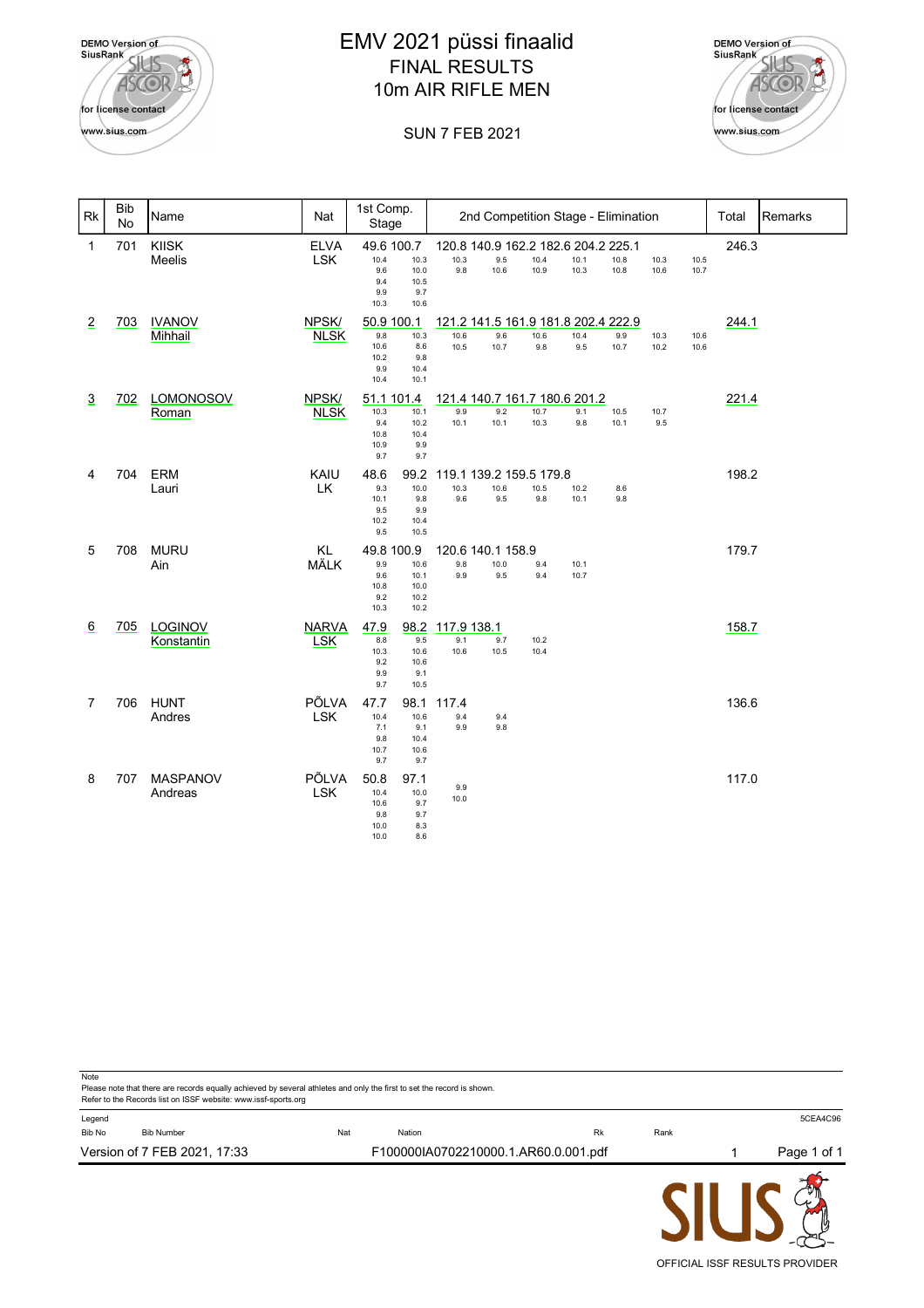## SUN 7 FEB 2021, START TIME 16:00 Saku **Qualification** 10m AIR RIFLE WOMEN RESULTS Eesti MV 2021

|                 | <b>FP</b>      | Bib No Name |                        | Nation                               |              |                                     | Series     |                              |            |      | Total | Rem     |
|-----------------|----------------|-------------|------------------------|--------------------------------------|--------------|-------------------------------------|------------|------------------------------|------------|------|-------|---------|
| Rank            |                |             |                        |                                      | $\mathbf{1}$ | $\overline{2}$                      | 3          | 4                            | 5          | 6    |       |         |
|                 | $1 \quad 17$   | 417         | <b>MATSEL Valeria</b>  | <b>NARVA LSK</b>                     |              | 105.5 104.9 105.9 102.3 106.9 104.7 |            |                              |            |      | 630.2 | QE      |
|                 | 2, 12          | 412         | <b>SMIRNOVA Katrin</b> | <b>NPSK/NLSK</b>                     |              | 103.7 104.8 102.1 103.1 102.9 103.3 |            |                              |            |      | 619.9 | QE      |
|                 | 320            | 420         | <b>RIISAAR Marleen</b> | <b>ELVA LSK</b>                      |              | 102.8 102.2 105.3 101.8 103.2 103.3 |            |                              |            |      | 618.6 | QF      |
|                 | $4\quad5$      | 405         | OLEWICZ Anastassia     | NPSK/NLSK                            |              | 103.2 103.5 102.8 101.7 102.8 103.7 |            |                              |            |      | 617.7 | QE      |
|                 | 5 11           | 411         | <b>TAVITS Marianne</b> | <b>ELVA LSK</b>                      |              | 101.6 102.1 102.9 103.2 105.5 102.1 |            |                              |            |      | 617.4 | QF      |
|                 | 6 15           | 415         | <b>SULE Susanna</b>    | KAIU LK                              | 101.7        |                                     |            | 98.7 103.0 101.5 103.5 103.2 |            |      | 611.6 | QF      |
|                 | 74             | 404         | <b>VORONOVA Anzela</b> | <b>KL MÄLK</b>                       | 103.4        |                                     |            | 99.9 103.9 101.7 101.1 100.7 |            |      | 610.7 | QF      |
| 8               | 8              | 408         | <b>LOSSMANN Krit</b>   | JÄRVAMAA LSK 101.4 102.6 103.0 100.7 |              |                                     |            |                              | 98.5       | 99.2 | 605.4 | QF      |
| 9               | 16             | 416         | <b>LOOT Ele</b>        | <b>ELVA LSK</b>                      |              | 103.1 101.6 101.3                   |            | 99.1                         | 99.4       | 98.3 | 602.8 |         |
|                 | 10 13          | 413         | <b>KOTKAS Karina</b>   | PÄRNUMAA KL                          | 102.8        | 98.2                                | 98.6       | 99.3                         | 97.1       | 99.7 | 595.7 |         |
| 11              | 14             | 414         | KORTSAGINA Ljudmila    | <b>KL MÄLK</b>                       | 99.6         | 97.6                                | 98.4 100.8 |                              | 99.6       | 98.4 | 594.4 |         |
| 12 <sup>2</sup> | 3              | 403         | <b>SAAG Eva-Liisa</b>  | <b>SK HAAPSALU</b>                   | 99.6         | 98.5                                | 94.5 100.3 |                              | 98.2 100.3 |      | 591.4 |         |
| 13 <sub>7</sub> |                | 407         | KÕRE Adele Karolina    | ÜLENURME<br><b>GSK</b>               | 98.4         | 99.2                                | 95.5       | 99.9                         | 97.1 100.8 |      | 590.9 |         |
| 14              | 9              | 409         | POPP Aili              | <b>KL MÄLK</b>                       | 99.2         | 99.3                                | 94.3       | 97.9                         | 98.7       | 90.5 | 579.9 |         |
| 15              | 1              | 401         | <b>VAARIK Elgitha</b>  | <b>ELVA LSK</b>                      | 98.5         | 99.1                                | 96.0       | 97.0                         | 95.3       | 93.5 | 579.4 |         |
|                 | 16 19          | 419         | <b>LIIVAMAA Berit</b>  | <b>KL MÄLK</b>                       | 97.0         | 95.5                                | 98.2       | 86.5                         | 96.5       | 95.3 | 569.0 |         |
|                 | 17 18          | 418         | <b>HANSEN Liivi</b>    | <b>HIIUMAA LSK</b>                   | 96.1         | 95.5                                | 94.0       | 95.5                         | 89.2       | 95.7 | 566.0 |         |
|                 | 18 10          | 410         | <b>KARUKÄPP Lili</b>   | <b>HIIUMAA LSK</b>                   | 92.4         | 92.1                                | 92.9       | 93.7                         | 95.4       | 94.5 | 561.0 |         |
| 19              | $\overline{2}$ | 402         | VILLMÄE Mairi          | <b>HIIUMAA LSK</b>                   | 87.7         | 86.9                                | 91.3       | 91.2                         | 91.7       | 95.5 | 544.3 |         |
|                 |                | 406         | <b>KÜBARSEPP Tuuli</b> | <b>ELVA LSK</b>                      |              |                                     |            |                              |            |      |       | DS<br>Q |

**Summary** 

#### Protest Date / Time:

Number of athletes on this list: 20; Total number of athletes: 20

|        | Version of 7 FEB 2021, 17:24 |      | Q000000IA0702211600.1.AR60W.0.001.pdf |    | 37AD         | 4 | Page 1 of 1 |
|--------|------------------------------|------|---------------------------------------|----|--------------|---|-------------|
| QF     | Qualified for Final          | Rem  | Remarks                               |    |              |   |             |
| Bib No | <b>Bib Number</b>            | DSQ. | Disqualified                          | FP | Firing Point |   |             |
| Legend |                              |      |                                       |    |              |   | 8C95562E    |

SIU OFFICIAL ISSF RESULTS PROVIDER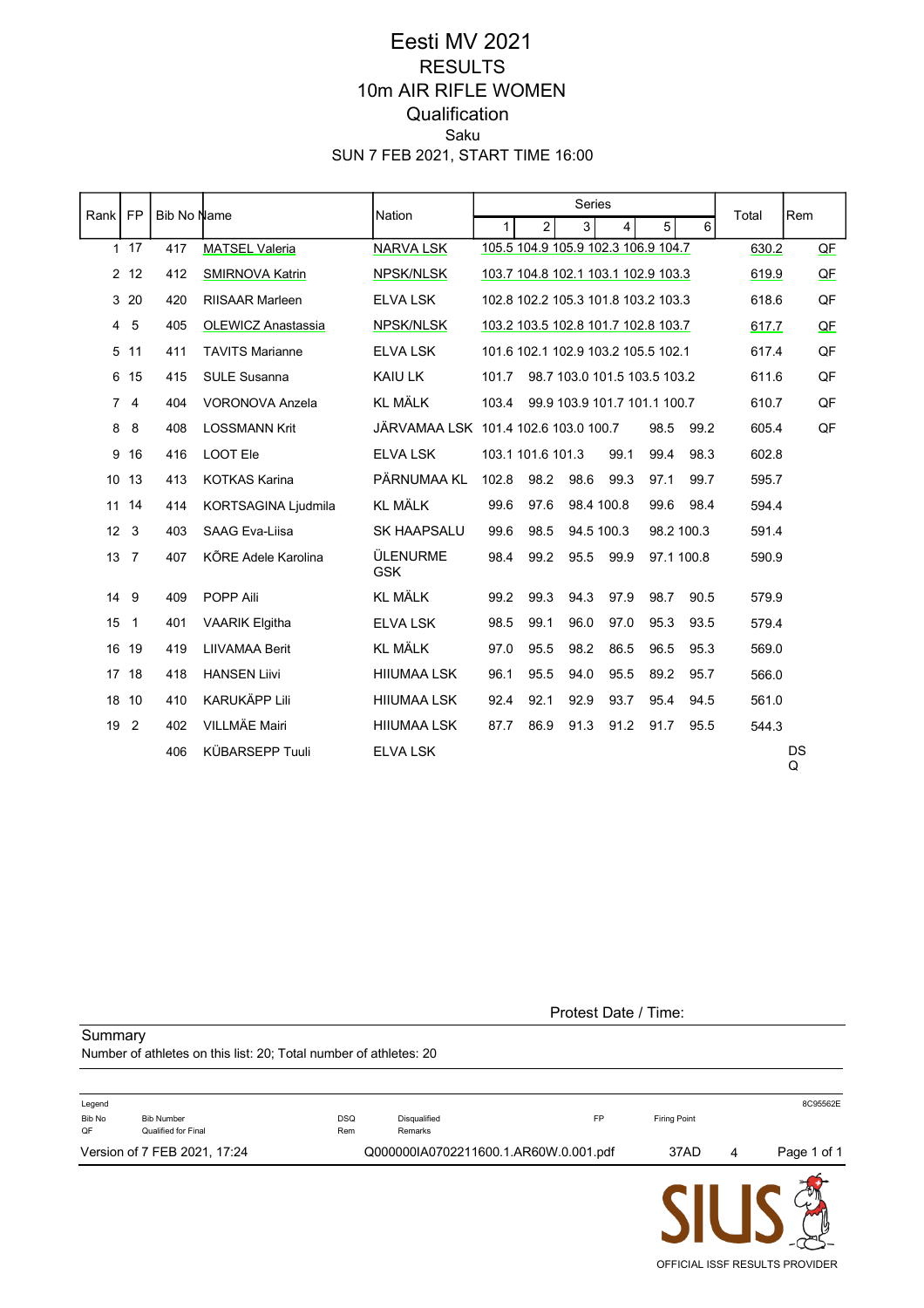

# EMV 2021 püssi finaalid FINAL RESULTS 10m AIR RIFLE WOMEN





| <b>Rk</b>      | <b>Bib</b><br>No | Name                         | Nat                        | 1st Comp.<br>Stage                                                                        |            |                            | 2nd Competition Stage - Elimination                 |              |              |              |              |             | Total | Remarks |
|----------------|------------------|------------------------------|----------------------------|-------------------------------------------------------------------------------------------|------------|----------------------------|-----------------------------------------------------|--------------|--------------|--------------|--------------|-------------|-------|---------|
| <u>1</u>       | 801              | <b>MATSEL</b><br>Valeria     | <b>NARVA</b><br><b>LSK</b> | 51.7 103.6<br>10.4<br>10.4<br>10.5<br>10.4<br>10.6<br>10.6<br>9.9<br>10.4<br>10.4<br>10.0 |            | 10.4<br>10.3               | 124.3 145.2 165.8 186.7 208.1 228.9<br>10.4<br>10.5 | 10.2<br>10.4 | 10.7<br>10.2 | 10.9<br>10.5 | 10.1<br>10.7 | 9.3<br>9.9  | 248.1 |         |
| $\overline{2}$ | 804              | <b>OLEWICZ</b><br>Anastassia | NPSK/<br><b>NLSK</b>       | 50.3 102.7<br>9.6<br>10.4<br>10.4<br>10.7<br>9.5<br>10.3<br>10.5<br>10.8<br>10.3<br>10.2  |            | 9.9<br>10.6                | 123.2 144.9 166.0 186.4 207.7 228.2<br>10.9<br>10.8 | 10.6<br>10.5 | 10.5<br>9.9  | 10.7<br>10.6 | 10.3<br>10.2 | 10.1<br>9.5 | 247.8 |         |
| 3              | 802              | <b>SMIRNOVA</b><br>Katrin    | <b>NPSK</b><br><b>NLSK</b> | 51.0 102.5<br>10.3<br>10.4<br>9.9<br>10.6<br>10.0<br>10.2<br>10.5<br>10.5<br>10.2         | 9.9        | 10.8<br>9.7                | 123.0 143.2 163.9 184.4 205.2<br>10.1<br>10.1       | 10.0<br>10.7 | 9.8<br>10.7  | 10.4<br>10.4 | 10.5<br>10.9 |             | 226.6 |         |
| 4              | 805              | <b>TAVITS</b><br>Marianne    | <b>ELVA</b><br><b>LSK</b>  | 51.2 101.7<br>10.4<br>10.7<br>10.4<br>10.6<br>10.2<br>10.1<br>10.0<br>9.7                 | 9.9<br>9.7 | 10.0<br>10.7               | 122.4 142.3 163.0 182.8<br>9.1<br>10.8              | 10.1<br>10.6 | 9.7<br>10.1  | 10.1<br>10.7 |              |             | 203.6 |         |
| 5              | 806              | <b>SULE</b><br>Susanna       | KAIU<br>LK                 | 50.7 102.6<br>10.7<br>10.4<br>9.6<br>10.2<br>10.4<br>10.1<br>9.6<br>10.4<br>10.4<br>10.8  |            | 10.2<br>9.8                | 122.6 142.5 163.5<br>9.5<br>10.4                    | 10.4<br>10.6 | 9.4<br>9.7   |              |              |             | 182.6 |         |
| 6              | 803              | <b>RIISAAR</b><br>Marleen    | <b>ELVA</b><br><b>LSK</b>  | 49.7 102.0<br>9.7<br>10.6<br>9.8<br>10.3<br>10.0<br>10.8<br>10.3<br>10.7<br>9.9           | 9.9        | 122.2 142.5<br>9.7<br>10.5 | 10.4<br>9.9                                         | 9.9<br>8.9   |              |              |              |             | 161.3 |         |
| $\overline{7}$ | 807              | VORONOVA<br>Anzela           | KL<br>MÄLK                 | 50.1 100.1<br>9.8<br>10.2<br>10.1<br>10.5<br>10.6<br>10.4<br>9.4<br>10.5                  | 9.7<br>8.9 | 119.0<br>10.0<br>8.9       | 10.4<br>10.0                                        |              |              |              |              |             | 139.4 |         |
| 8              | 808              | <b>LOSSMANN</b><br>Krit      | JÄRVA<br><b>MAA</b><br>LSK | 48.2<br>99.6<br>10.2<br>8.8<br>10.5<br>10.1<br>10.7<br>10.2<br>10.2<br>8.9<br>10.5        | 9.5        | 9.1<br>9.8                 |                                                     |              |              |              |              |             | 118.5 |         |

|                  | Refer to the Records list on ISSF website: www.issf-sports.org |     |                                       |           |      |   |             |
|------------------|----------------------------------------------------------------|-----|---------------------------------------|-----------|------|---|-------------|
| Legend<br>Bib No | <b>Bib Number</b>                                              | Nat | Nation                                | <b>Rk</b> | Rank |   | B29921DA    |
|                  | Version of 7 FEB 2021, 17:30                                   |     | F000000IA0702210000.1.AR60W.0.001.pdf |           |      | 2 | Page 1 of 1 |

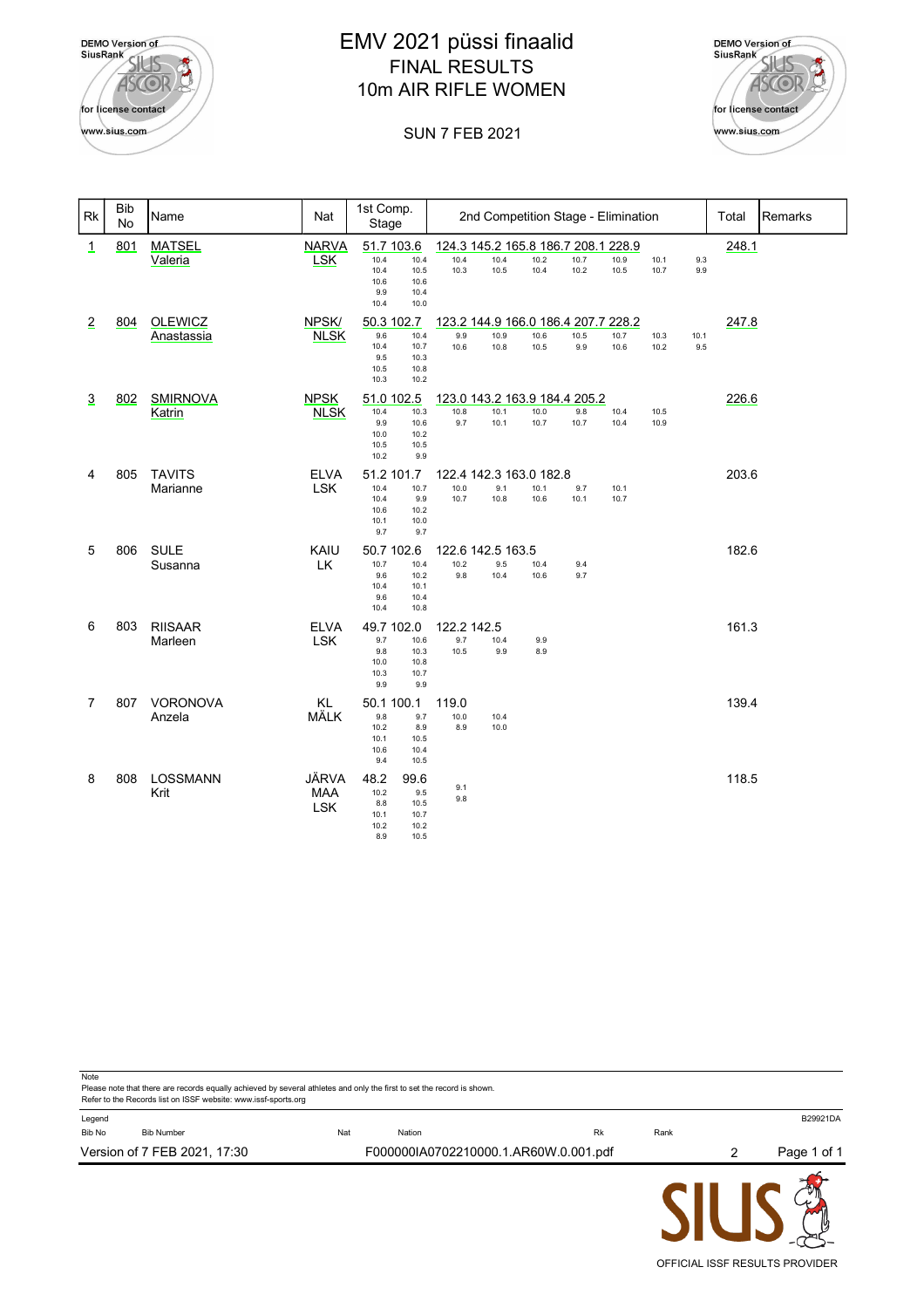# **Eesti meistrivõistlused Estonian RT Chpampionship**



|      | Kvalifikatioon   |                                    |      | 06.02-07.02.2021 Elva Shooting Sport Center, Estonia |     |    |                |            |    |    |       |     |                              |                |    |               |
|------|------------------|------------------------------------|------|------------------------------------------------------|-----|----|----------------|------------|----|----|-------|-----|------------------------------|----------------|----|---------------|
|      |                  | 30+30 10RT Liikuv märk/ Mehed/ Men |      |                                                      |     |    |                |            |    |    |       |     | Tartumaa Tervisespordikeskus |                |    |               |
| Koht | Eesnimi          | Perenimi                           | S.a. | <u>Klubi</u>                                         |     |    | <u>Aeglane</u> |            |    |    | Kiire |     | Σ                            | $10^*$         | KL | <u>S- off</u> |
|      | <b>QF</b> Toomas | <b>HALLIK</b>                      |      | 1966 KL MäLK                                         | 93  | 81 | 88             | 262        | 79 | 88 | 84    | 251 | 513                          | 10             | H  | 20            |
|      | <b>QF Hillar</b> | <b>LOOT</b>                        |      | 1968 Elva LK                                         | 94  | 83 | 80             | 257        | 82 | 86 | 88    |     | 256 513                      | 4              | H  | 15            |
|      | <b>QF</b> Hellar | <b>SILE</b>                        |      | 1991 KL MäLK                                         | 87  | 88 | 84             | 259        | 92 | 75 | 76    | 243 | 502                          | 4              | Ш  |               |
|      | <b>QF Jaanus</b> | <b>MUGU</b>                        |      | 1973 Viimsi LK                                       | 81  | 85 | 85             | 251        | 82 | 86 | 77    |     | 245 496                      | -5             | Ш  | 17            |
| 5    | Indrek           | <b>TOMBAK</b>                      |      | 1970 Kaiu LK                                         | 82  | 81 | 86             | 249        | 83 | 80 | 84    | 247 | 496                          | .5             | Ш  | 15            |
| 6    | Endi             | <b>TÕNISMA</b>                     |      | 1962 Kaju LK                                         | 87  | 90 | 84             | 261        | 73 | 79 | 81    | 233 | 494                          |                | Ш  |               |
| 7    | Arles            | TAAL                               |      | 1973 Viimsi LK                                       | 83  | 78 | 89             | <b>250</b> | 68 | 66 | 87    | 221 | 471                          | $\overline{4}$ |    |               |
| 8    | Lauri            | <b>LOOT</b>                        |      | 1995 Elva LK                                         | 69  | 72 | 87             | 228        | 75 | 79 | 87    | 241 | 469                          | $\overline{4}$ |    |               |
| 9    | Jaanus           | KALA                               |      | 1973 KL MäLK                                         | -69 | 81 | 83             | 233        | 79 | 75 | 77    | 231 | 464                          | $\overline{4}$ |    |               |
| 10   | Väino            | <b>ELLER</b>                       |      | 1964 Viimsi LK                                       | 88  | 79 | 69             | 236        | 70 | 81 | 73    | 224 | 460                          | -7             |    |               |
| 11   | <b>Tõives</b>    | <b>RAUDSAAR</b>                    |      | 1947 Elva LK                                         | 59  | 77 | 76             | 212        | 79 | 75 | 77    | 231 | 443                          | 2              |    |               |
| 12   | Indrek           | <b>KAARNA</b>                      |      | 1976 Elva LK                                         | 70  | 78 | 80             | 228        | 37 | 47 | 63    | 147 | 375                          |                |    |               |

#### **Medal Matches - Mehed/ Men**



- **III Jaanus Mugu**
- **12** 4 Hillar Loot **10**

#### **Semifinals/ Poolfinaalid - Mehed/ Men**